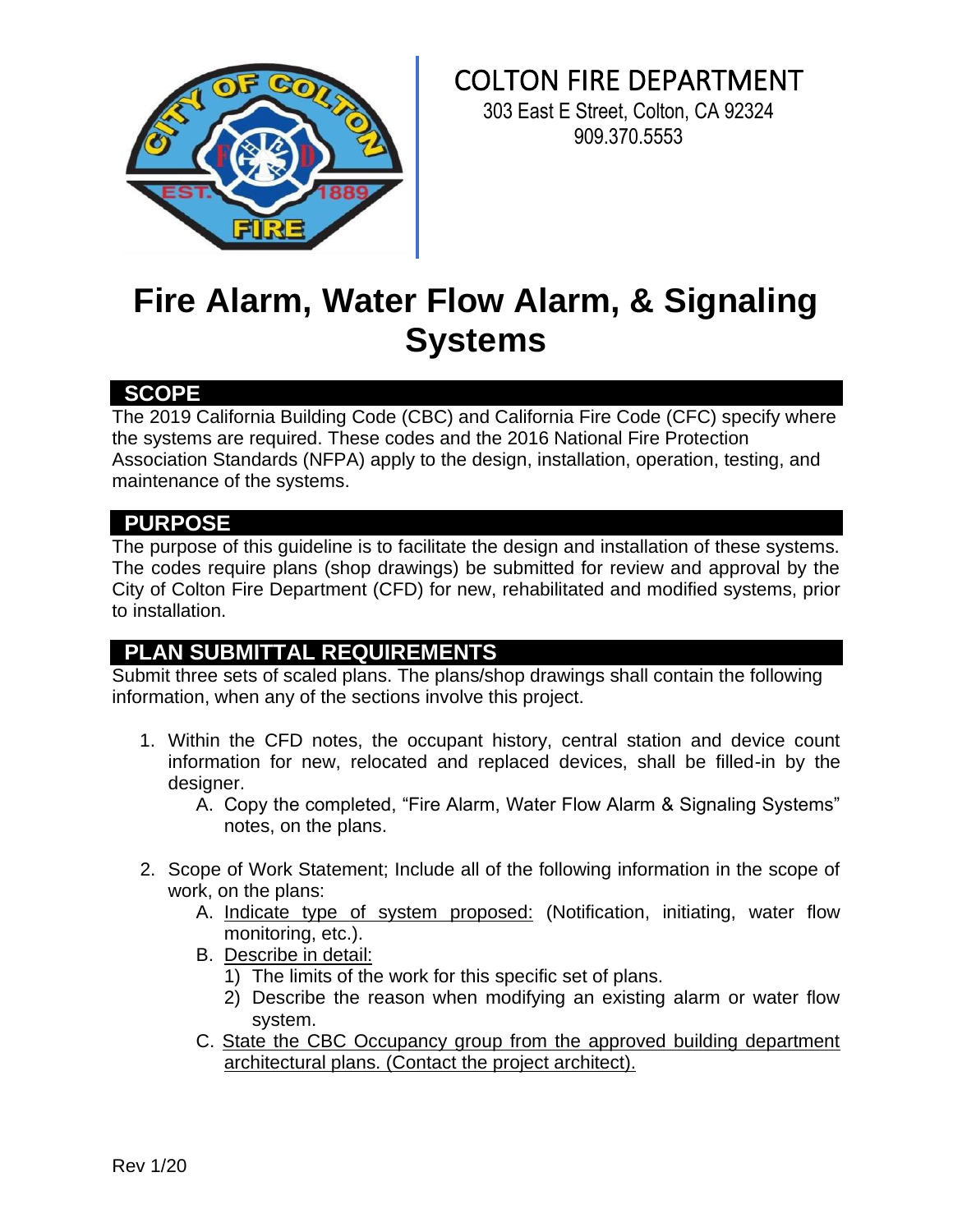- D. State if you are you proposing a system or specific devices that are not required by codes (and/or) if you are applying current codes that are designated for new buildings into a tenant improvement project.
- E. Identify the occupant load on the first floor and that above the first floor.
- 3. Design, Coordination, and Installation Information: (Provide all)
	- A. Designer's name, license number and phone number.
	- B. Coordinator of design/install name and phone number.
	- C. Installing contractor's C-10 License number.
- 4. Project Identification: Complete address of the project (include building names/numbers, suite numbers, and tract and lot numbers for residential projects).
- 5. Device Data Sheets: Provide one set of device manufacture data sheets for all devices. Highlight the specific model and power consumption requirements.
- 6. Completeness of Shop Drawings: Provide a scaled floor plan (no smaller than 1/16" =1') showing the location of all devices involving your scope of work. Label all areas that are not part of the job scope. Shop drawings shall meet the requirements of CFC 907.1.2 and shall include the following, but not limited to: Zone requirements, riser and point to point diagrams showing number of devices on each circuit, floor identification, all walls and doors, a description of use for each room, terminal and circuit identification, power supplies, and any other information needed to demonstrate the function of the system. Drawings shall use the symbols identified in NFPA 170.
- 7. Equipment Legend/Bill of Materials. The legend shall indicate newly added, relocated, and replaced devices. (This shall match the device count on the CFD notes). The legend shall also provide device symbols, manufacturer name, model number, and the California State Fire Marshal listing numbers.
- 8. Annunciator and Main Fire Alarm Control Unit(s) (FACU): A remote annunciator indicating device, is required when the FACU is not located in an area that the fire department would initially respond to or is in an area that may be difficult to gain access to. The annunciator should be placed in or near the front lobby or entrance area. In multi-tenant suites, locate the annunciator in the lowest numbered/lettered suite or the lowest street address. The FACU should be within a secure environment, electrical, mechanical, service, or riser room which is best accessed from the exterior of the building. For scenarios involving multi-buildings and subsystem fire alarm control units (Subpanels): When the FACU is located in one building and a subpanel is located within another building(s), the FACU shall reset automatically when a subpanel is reset. On the contrary, the FACU shall not reset any subpanel. (NFPA 72 Section 23.8.2.9.)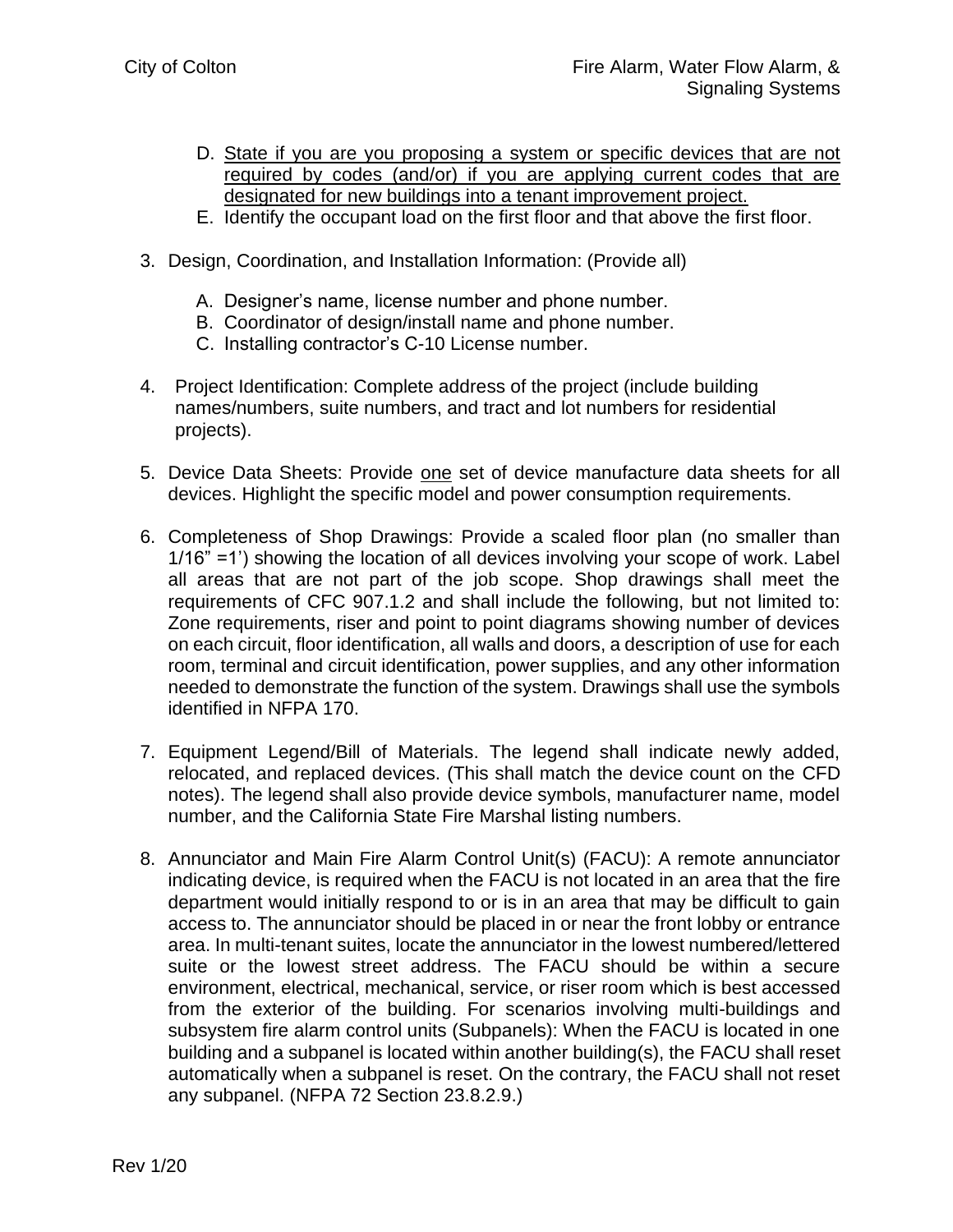- 9. Voltage Drop and Battery Calculations: Voltage drop shall not exceed the minimum device specifications needed to meet the device listing. Voltage drop calculations shall be provided for the most demanding circuit(s) in the area of work. The maximum allowable voltage drop on a fire alarm circuit is 10%, or the voltage drop included in the fire alarm control panel specifications, whichever is less. Standby battery calculations shall include both standby and alarm conditions. Calculations are to be performed for 100% of the load. Any non-fire related security device load shall be included. A Minimum 20% safety margin above the calculated amp-hour capacity is required. The batteries shall maintain the system in stand-by mode for 24 hours in a non-alarm condition, and then immediately be able to operate all devices for 5 minutes. (15 minutes for voice evacuation systems). (NFPA 72 10.6.7.2.1, CFC 907.1.2)
- 10.Automatic Fire Extinguishing Systems: Where a building fire alarm or monitoring system is present, automatic fire-extinguishing systems shall transmit a fire alarm signal to a central supervising station. The activation of the extinguishing system shall also activate all notification devices. (CFC 904.3.5)
- 11.Single Path Dialers or Two Phone Lines: Only dialers listed as a single path of communication by the California State Fire Marshal are acceptable. Provide a cut sheet from the manufacturer indicating this approval. When changing the types of communication path to meet the requirements of two phone lines, you can propose a cellular phone or an internet line as the primary signal line, and a hard wired plain old telephone system (POTS) land line can only be used as the secondary line. The two POTS lines can still exist if still operable, when no change is proposed to the communication paths. (NFPA 72 Section 26.6.3.3, 26.6.3.4)
- 12. Elevator Recall/Shutdown: New elevators that have a travel rise that exceeds 80 inches will require Firefighter Emergency Operations (FEO) recall/shutdown.
	- A. Ensure to include all related actions from Bulletin 05-16 into the sequence of operations on the plans. If the project has an elevator that exceeds 80 inches of travel rise, insure that the system meets all the requirements specified below and copy the following onto the plans:

Under the heading **ELEVATOR NOTES** place the following verbatim:

Phase One Automatic and Manual Recall:

• Phase One cab recall to a predetermined floor level needs to be automatically activated by the hoistway, machine room, or elevator lobby smoke detectors; and elevator pit water flow switch signals, when installed (NFPA 72 conditions of the exception must be met).

• Phase One recall shall also be designed for firefighters to activate manually, by using a key switch located at the elevator lobby, annunciator key pad and/or fire alarm control panel.

Phase Two Manual Recall Key Switch Operation: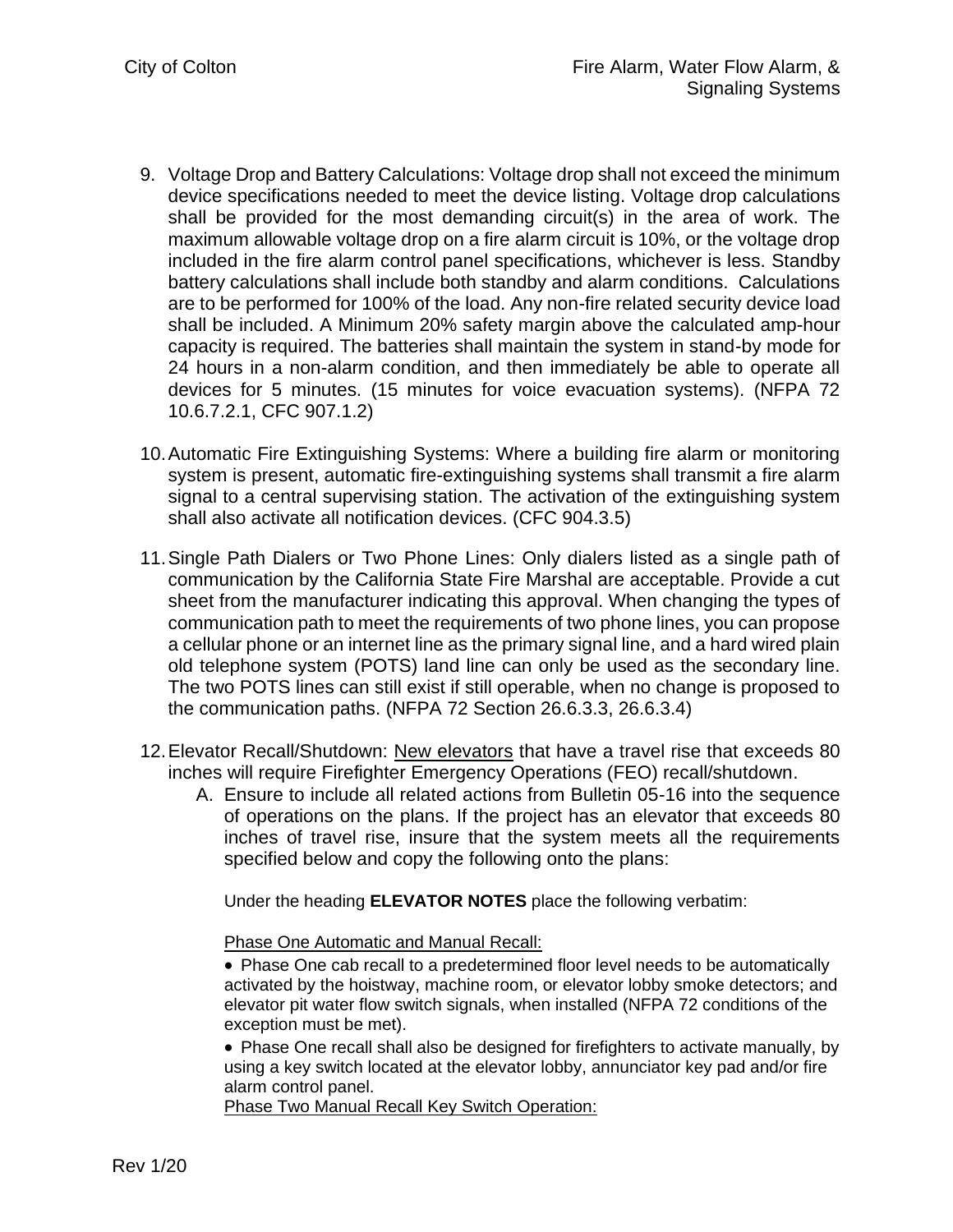• Phase Two recall overrides Phase One and is manually activated from inside the cab by using a key switch. Firefighters are required to press and hold buttons to command the elevator operations. Firefighter's Hat Lamp and Sounder Indications during Phase One and Phase Two Recall:

• Phase One activation in the cab causes the firefighter hat lamp to glow, and a sounder to activate.

• Upon smoke detector activation within the elevator hoistway or machine room, the Firefighter's hat lamp in the cab will change from a steady glow to flashing off and on. This alerts firefighters to exit the cab and not use the elevator(s) for FEO.

Heat Detector and Power-Shutdown (Shunt Trip Mechanism):

• Heat detector(s) in the machine room shall activate first to prevent sprinkler head activation.

• Hoistway Heat detector(s) are only required when sprinkler system water would damage elevator related equipment enough to make the elevator unsafe to use.

• Heat detector activation shall cause a shunt trip mechanism to shut down the power to the elevator(s) to prevent FEO usage completely, to ensure firefighter safety.

Smoke Detection:

• Smoke detectors are not allowed in the hoistway without sprinklers present.

• If the elevator lobby, hoistway, or machine room detectors are only dedicated to activating recall, then the signal is supervisory and therefore does not cause building evacuation.

• Unless codes specifically require a smoke detection system, common area detectors, door holders, or duct detectors just activate a supervisory signal. Other circumstances identified during plan review may be allowed for common area detectors to cause building evacuation and/or emergency response.

Associated Alarm Devices and Panel Operations:

• Manual pull boxes do not recall elevators unless mandated by CFD during plan review. Manual pull boxes shall cause evacuation and an emergency response.

• Dedicated recall devices shall be connected to the fire alarm or water flow panel. If there is no fire alarm or water flow panel, a dedicated stand-alone and signed recall panel is required to be installed.

13.Duct Detection: Duct detectors are only required to be tied to the main fire alarm panel, when the alarm system is required by CBC 907.2. When tied to the main fire alarm panel, duct detection activation shall only cause a supervisory signal to the central supervising station. For buildings that only have a water flow alarm or buildings with voluntary alarms, the duct detector activation shall provide a visible and audible signal at an approved location but does not need to notify the central supervising station.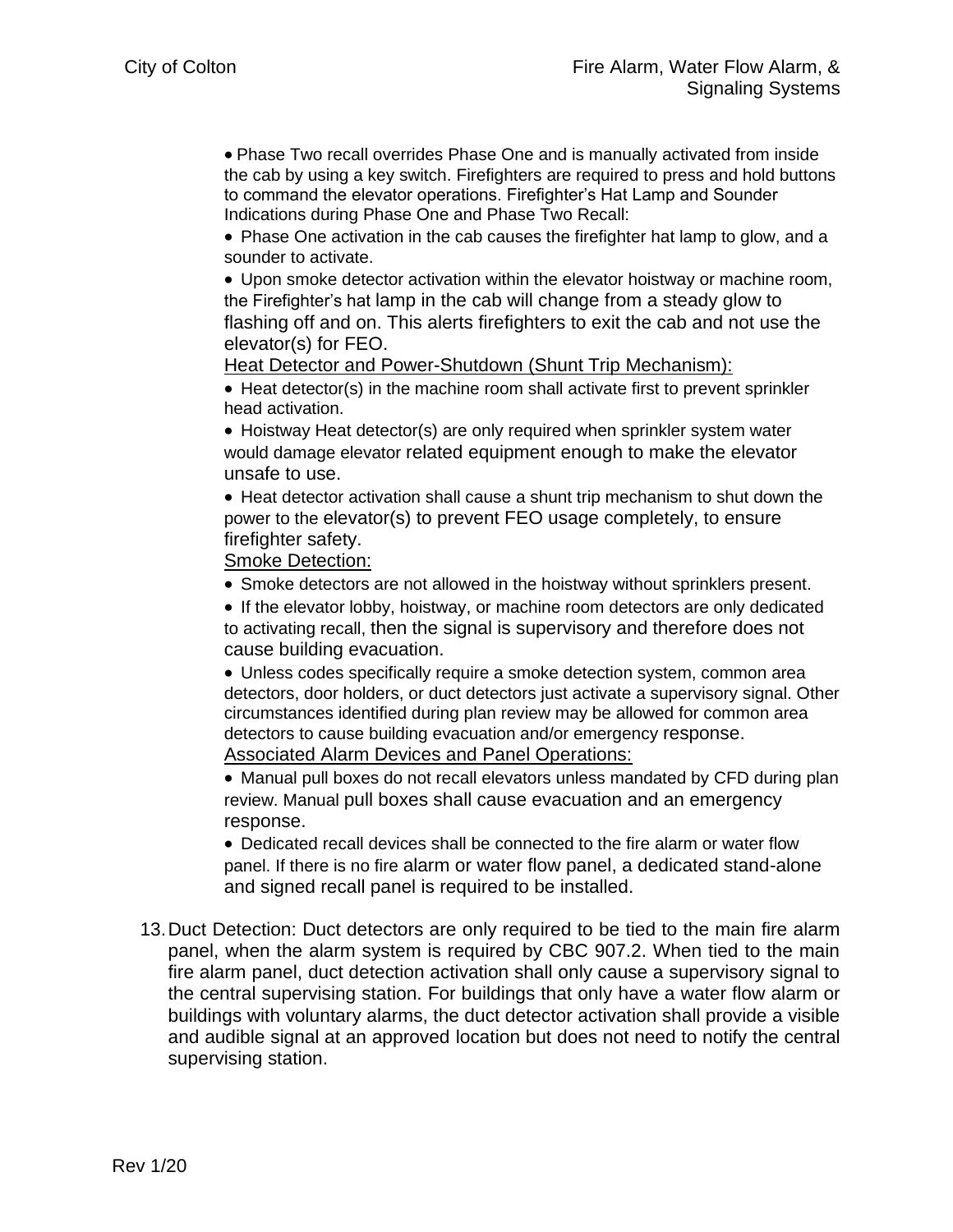- 14.Manual Fire Alarm Boxes (Manual Pull Stations): CFD does not require a manual fire alarm box for the initiation of a fire alarm signal as permitted per CFC 907.2 Exception 3. Pull stations installed for specific reasons or specific locations may still be required or acceptable. CFC 907.4.2 Pull station covers or their sounding devices will be evaluated on a case by case basis and shall be subject to CFD approval during the plan review. (CFC 907.4.2.5)
- 15.Alarm devices related to special door egress and access controls: Plan Review and Inspection Timing Sequence Requirements:
	- A. The fire alarm designer shall provide to CFD a separate copy of the approved architectural plans for the areas in which the special door egress and access controls are proposed.
	- B. The related alarm component plans shall be approved by CFD prior to the installation of special door egress and access controls.
	- C. The alarm panel related components shall be installed and inspected, prior to or concurrent with the installation of special door egress and access controls.
- 16.Hazardous Materials Warning Systems: All emergency warning systems for hazardous materials emergency initiations shall have visual notification appliances that are blue in color. Audible devices shall be of a different tone and pattern than the notification alarm system. (CFC 5004.9 and 908).
- 17.Occupancy Group E Specific Information: Emergency voice alarm communication systems are required when the final approved occupant load exceeds 100 occupants, when a fire alarm is installed. (CBC 907.2.3). In these cases, the alarm plans cannot be approved until the architectural plans are approved. Smoke detection shall also be installed in every room used for sleeping or napping. (CBC 907.2.3.9.2)
- 18.Occupancy Group R-2 Specific Information: Dwelling and sleeping units shall be provided with the capability to support future visible alarm notification appliances. (CBC 907.5.2.3.3) This is required only when a fire alarm is required by CBC 907.2.9.1, such as when the building has 17 or more units, four or more floors, or there are dwelling/sleeping units located below the level of exit discharge. However, see Section 907.2.9.1 to find more scenarios and exceptions requiring a fire alarm.
	- A. See CBC 907.5.2.3.3 for multiple different ways to provide the capability to support future visible alarm notification appliances. One acceptable example is as follows:
		- 1) In lieu of actual pre-wiring for visible devices within the unit, provide approved electrical conduit installed in all units with suitable junction boxes and direct termination at the fire alarm control unit location. (CFD does not require pre-wiring within units and future damage to walls to install wiring later, is the choice of the builder at the time of construction).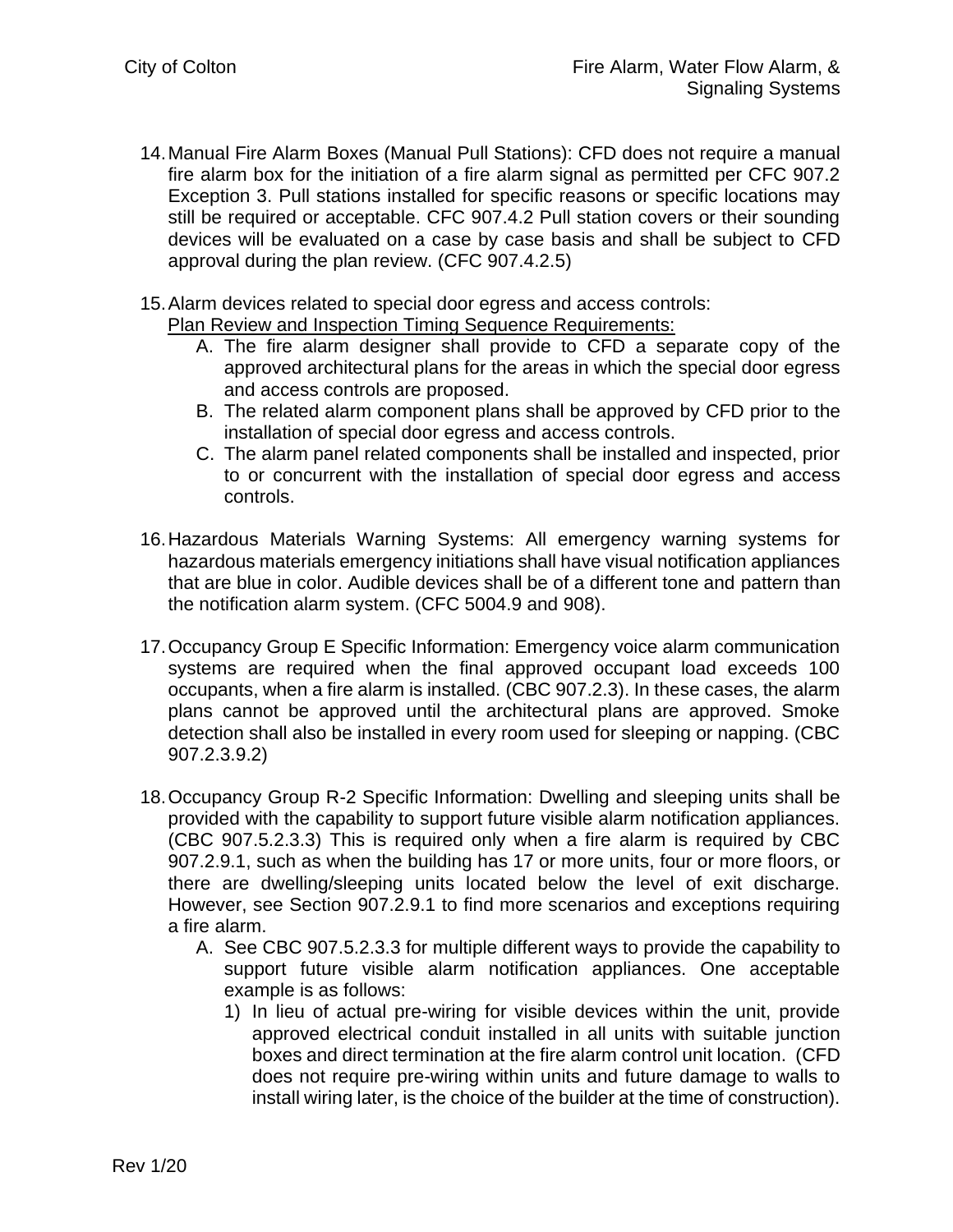- 2) Fire alarms in these buildings have more requirements in addition to visible appliance capabilities in dwelling/sleeping units. See (CBC 907.5.1 through 907.5.2.3.4).
- 19.Sequence of operations for all systems: See the example below. Match the sequence you are proposing, to the sequence and signal types we provide you. Contact us prior to submittal if there is a discrepancy.

# Example Sequence of Operations

(Differences may be approved on a case by case basis)

### **Emergency Response and Alarm Condition:** (List both of these in

separate rows) Audible and Visual Notification System Area Smoke and Heat detectors Sprinkler Head Activation Special Extinguishing System Manual Pull Station

#### **Supervisory Signals**

Elevator Recall Devices in Lobby, Machine Room, or Shaft Duct Detectors Valve Tamper Signals Door Closure Devices (unless for required area detection) Power Failure Generator, Fire Pump, Water Tank **Elevator Recall Signals**

Firefighter Hat Lamp in Elevator Cab Glows:

- Elevator Lobby Smoke/Heat Detectors
- Recall Key Switches

Firefighter Hat Lamp in Elevator Cab Flashes:

• Machine Room or Hoist-way Smoke/Heat Detector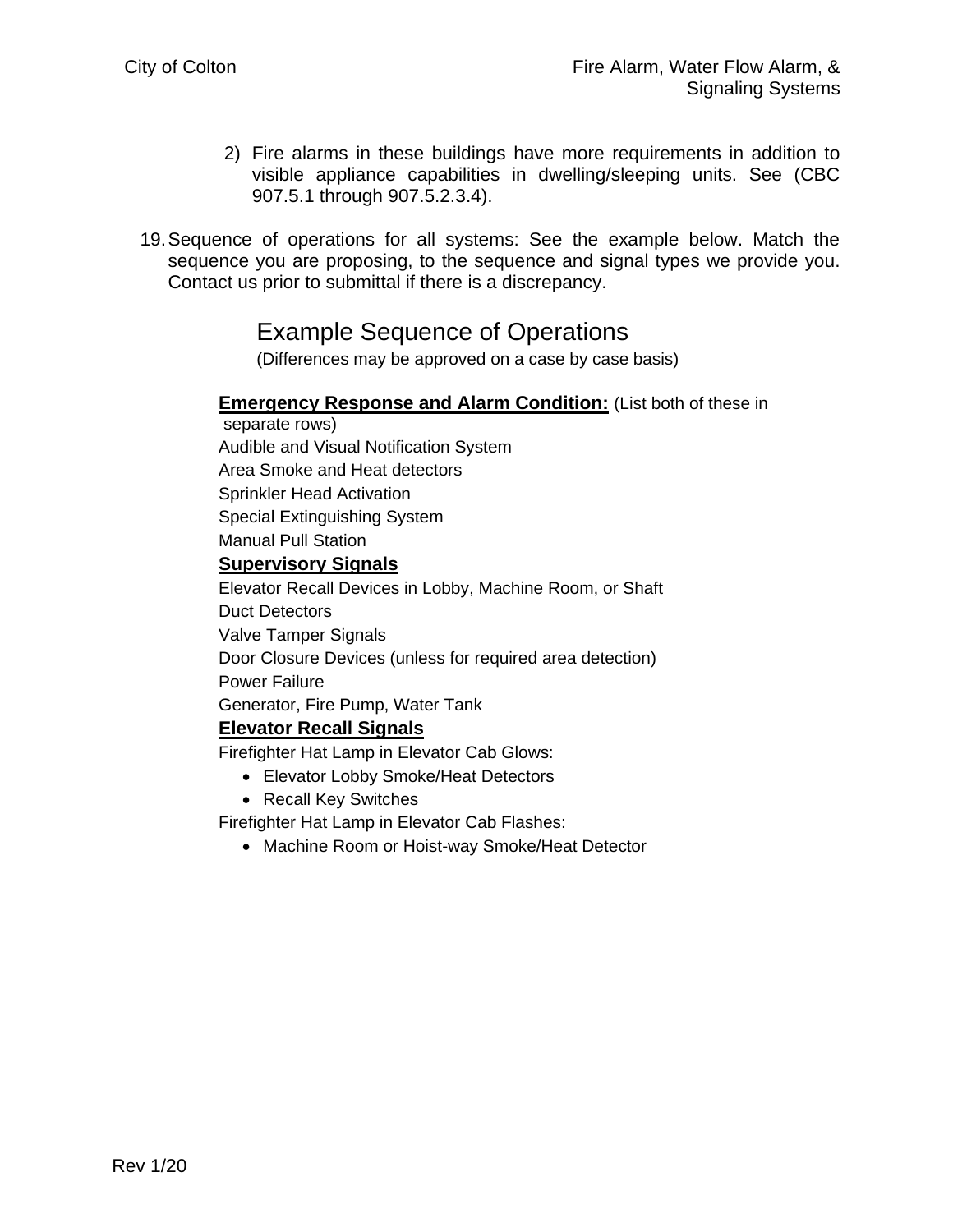Under the heading **Colton Alarm Note**, first complete the bottom portion and then copy the following notes on the plans verbatim:

- 1. CFD inspections are required for this project. Please schedule all inspections at least 72 hours in advance. Call CFD 909-370-5553 to schedule inspection.
- 2. The scope of work shall be tested by the installer prior to the CFD inspection to determine the system properly functions as approved on the plans.
- 3. For extremely large systems, CFD may require the installing contractor to provide a written certification by a different third-party licensed contractor, to verify all or specific portions of the system function as approved on the plans. (NFPA 72, 7.5.2)
- 4. This system was designed and installed under the 2016 code requirements.
- 5. Approved drawings and documents shall be retained. Drawings shall be accessible upon request. After final inspection, approved shop drawings and maintenance instructions shall be properly delivered to a representative of the occupying business, who shall offer copies to the building owner. (NFPA 72, 7.5.3 and 7.7.1)
- 6. Written records and reports of the alarm system testing frequencies and results shall be available for review on the premises for the CFD inspector during fire inspections.
- 7. Testing and service personnel shall be qualified and experienced per NFPA 72, 10.5.3.
- 8. Any future modifications to the system after this final CFD inspection shall cause a new plan to be drafted and submitted by the tenant or building owner. The modifications shall not be started until the new plans are approved by CFD. (NFPA 72, 7.5.6.6)
- 9. When the Fire Alarm Control Unit (FACU) panel is in a room accessed through a door, a permanent sign shall be provided on the door indicating, "Fire Alarm Control Unit" or equivalent. When there are sub-panels, door signs shall also indicate where the main FACU panel is located.
- 10. A 24-hour emergency response phone number shall be permanently posted at the control panel.
- 11. The circuit breaker power disconnect shall only be accessible to authorized personnel and shall be identified as "FIRE ALARM". (NFPA 72, 10.6.5.2) The electrical panel with the fire alarm circuit shall be in a secure room, or a circuit breaker locking device shall be installed (NFPA 72, 10.6.5.4)
- 12. Storage batteries shall be marked with the month and year of manufacture. (NFPA 72, 10.6.10)
- 13. The batteries shall be able to run the system in stand-by mode for 24 hours without building power in a non-alarm condition, and then immediately be able to operate all devices for 5 minutes. (15 minutes is required for voice evacuation systems). (NFPA 72, 10.6.7.2.1, CFC 907.1.2)
- 14. If a 24-hour battery test was not required, CFD could require shut down of the AC power to verify trouble signals.
- 15. Batteries shall be fully charged under normal conditions and after a power loss event discharge. (NFPA 72, 10.6.10.3)
- 16. A battery charger failure shall be detected as a trouble signal. (NFPA 72, 10.6.10.6.1)
- 17. An alarm signal shall occur within 10 seconds after initiating device activations (NFPA 72, 11.11.1) The alarm signals shall be audibly distinctive from all other different types of audible systems or alarms. (NFPA 72, 10.10)
- 18. All audible alarm notification signals shall be a three-pulse temporal pattern. (CFC 907.5.2.1.3)
- 19. Audible alarm sound pressure levels shall be provided as specified by CFC 907.5.2.1. and 907.5.2.1.2
- 20. When more than two visual notification appliances are located within the same room or area, they shall be synchronized. (NFPA 72, 18.5.5.4.2)
- 21. Manual pull station key(s) should be placed in the main FACU box or sprinkler head box.
- 22. When tied to the main fire alarm panel, duct detector activations shall only cause a supervisory signal to the central supervising station.
- 23. Inspection, testing and maintenance shall be performed and maintained per Chapter 14 of NFPA 72 and the manufacturer specifications.